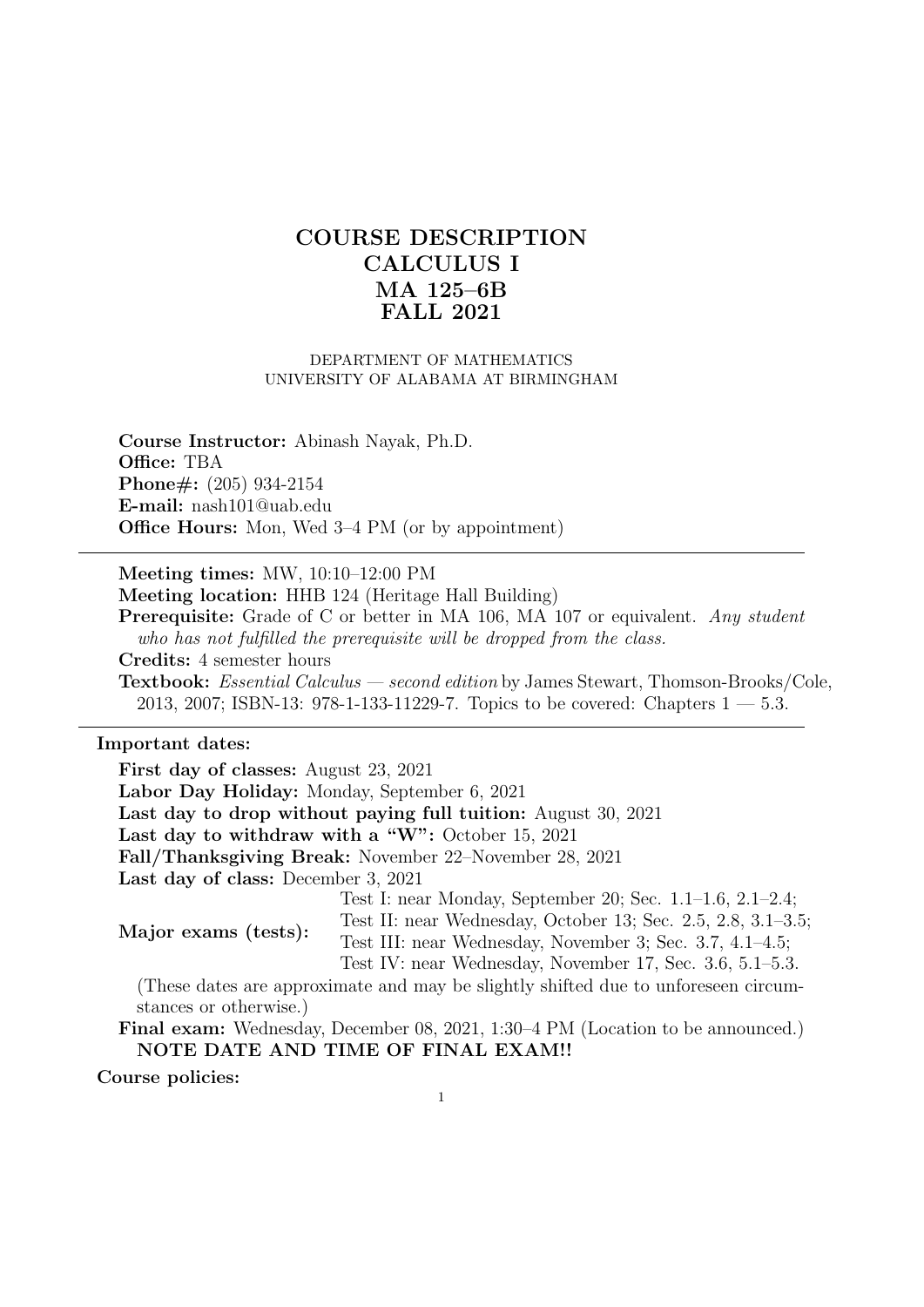- 2 DEPARTMENT OF MATHEMATICS UNIVERSITY OF ALABAMA AT BIRMINGHAM
	- UNTIL FURTHER NOTICE STUDENTS MUST BE WEARING MASKS AND MAINTAIN SAFE DISTANCE!
	- Please make sure that you are able to receive e-mail through your Blazer-ID account. Official course announcements may be sent to that address.
	- If your are contacted by the Early Alert Program, you should consider taking advantage of the services it offers. Various services to assist you are also listed in the Student Resources section of the Blazernet web site.
	- If you wish to request a disability accommodation please contact DSS at 934-4205 or at dss@uab.edu.
	- If a test is missed due to a serious verifiable circumstance or official university business, the test grade will be replaced with the final exam score. Otherwise, if you miss an exam you will receive a zero score for this exam. In the unlikely event when two or more midterm tests are missed due to a serious verifiable circumstance or official university business, the matter will be resolved on the case by case basis in cooperation between the student, the instructor, and the coordinator of Calculus I classes. In any case you must inform your instructor of such circumstances before the exam takes place.
	- Calculators (without internet access) will be allowed during any of the tests or quizzes. In addition, students can bring one quick reference card to tests, including the final exam (i.e., a standard size  $5'' \times 8''$ -index card; both sides can be used).

## Methods of teaching and learning:

- Class meetings of 1 hour and 50 minutes consisting of lectures and discussions of examples and homework problems. Time also includes quizzes and four in-class tests.
- Students are expected to undertake at least 10 hours of private study and homework per week.
- The online homework system WebAssign will be used (look for more information below).

## Assessment procedures:

- Student achievement will be assessed by the following measures:
	- Regular online homework. Feedback is provided when wrong answers are given. Students are encouraged to retake the homework problems (with randomly changed parameters) until they obtain correct answers. A limited number (at most 3) of takes is allowed during the week in which the set is available. Homework contributes 4% to the course average. Problems on tests are modeled after homework problems. Staying on top of homework is therefore extremely important.
	- (Unannounced) quizzes. Quiz problems are similar to the homework problem sets. This allows students to gauge whether they are ready to work problems in a test situation. Quizzes and projects contribute 8% to the course average.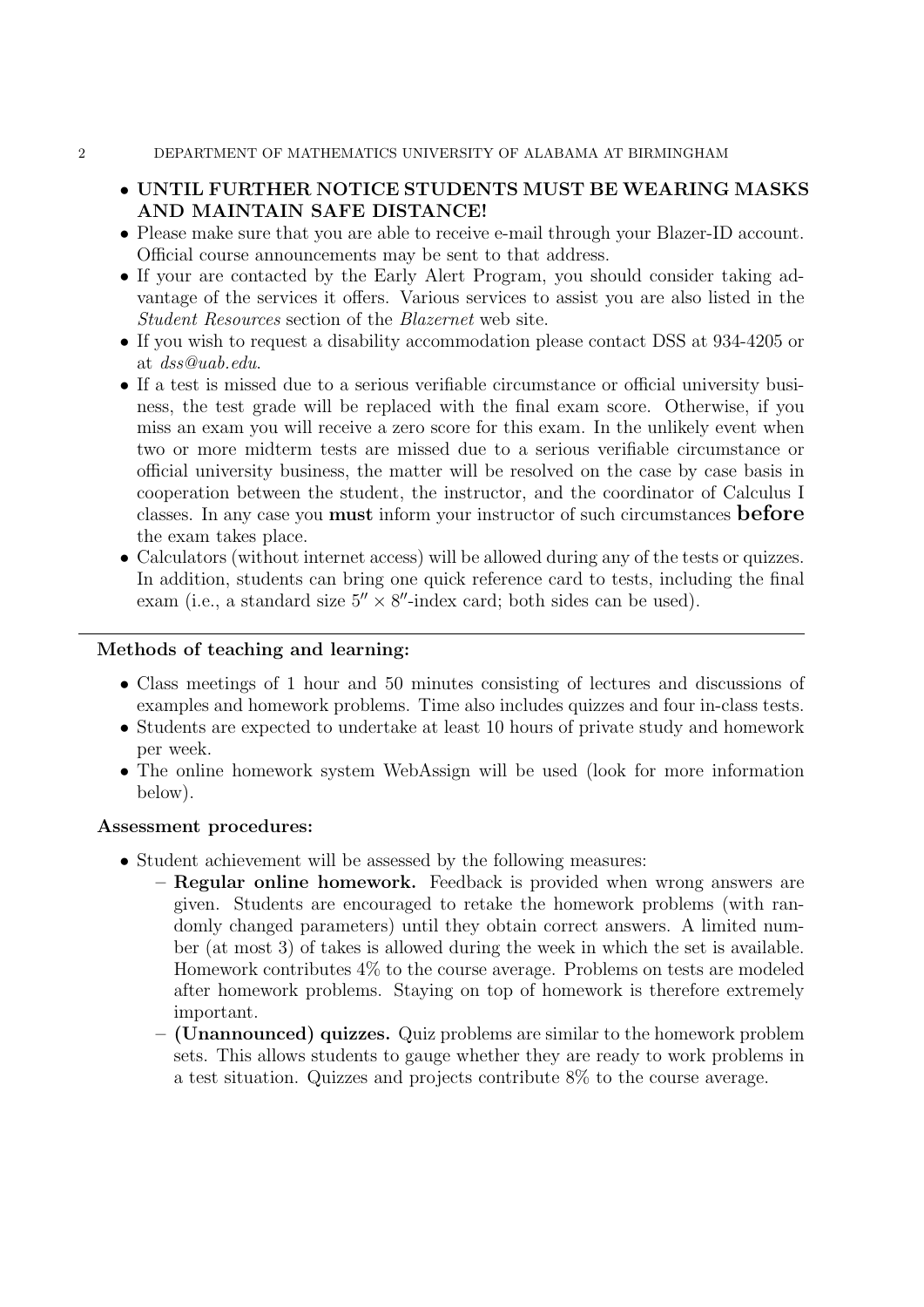- Four in class tests. Partial credit is awarded where appropriate. Each test contributes 13% to the course average.
- $-$  Attendance. Your attendance will contribute  $3\%$  of your final grade. It will be computed out of 75% of the overall number of days of classes. In other words, if you attend 75% of the time or more, you will get 3% of your grade.
- $A 150$ -minute comprehensive final examination. The final contributes 33% to the course average.
- Your course performance is your course average (including the final exam score). This is a number between 0 and 100.
- Your final grade is determined according to the following table:

Course performance: 88-100 75-87 62-74 50-61 below 50 Final Grade: A B C D F

• In addition your grade maybe raised by a strong performance on the final exam (normally at most one letter grade).

#### Tips:

- Past tests are available at http://www.uab.edu/cas/mathematics/calculus-testbank.
- Help is available in the Math Learning Lab (HH 202); M–Th 9–8, F 9–5.
- By working steadily and regularly, you will increase your chances to succeed in this course.
- Remember, being a full-time student is a full-time job.

### How to get started on Enhanced WebAssign:

- (1) Go to www.webassign.net and click on I HAVE A CLASS KEY in the signing link.
- (2) Enter the following course key:

### uab 4744 6834

and proceed. (If prompted for your institution, enter uab)

- (3) When prompted to purchase an access code, select " $\ldots$  trial period" (Do not purchase an access code at this time. However, you must purchase an access code within two weeks for you to continue using the system beyond the two-week trial period. The system will prompt you to enter your access code when the deadline approaches. Your book may have an access code bundled with it. You must use it. Considering buying options, you may also want to look at https://www.cengage.com/unlimited/
- (4) After your first registration, you can sign in as returning user.
- (5) Should you run into technical problems Enhanced WebAssign provides technical support online and/or by phone.

Sections to be covered: